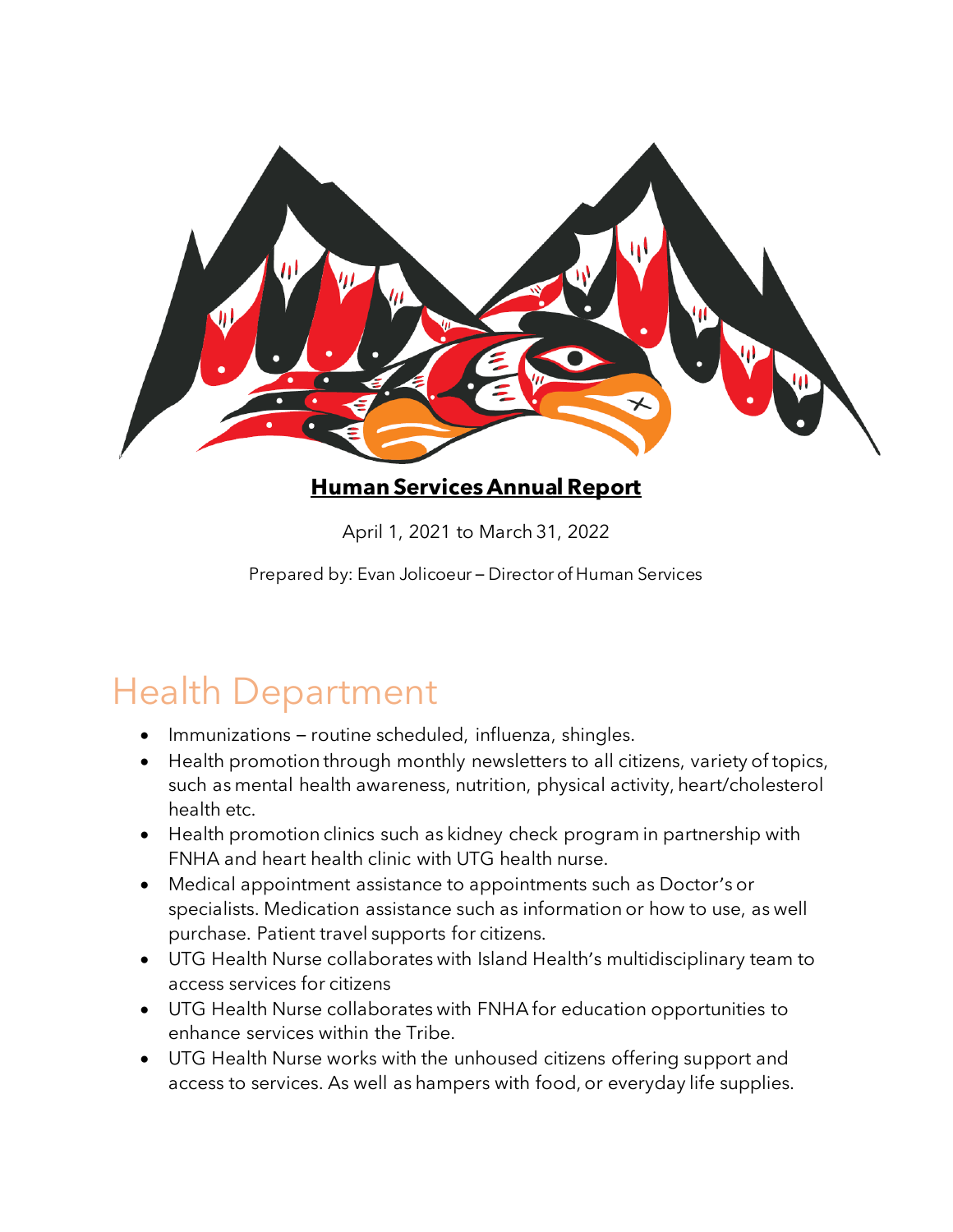- Check ins with Elders and citizens with health concerns on a monthly, and as needed basis.
- Supporting citizens in accessing mental health services & treatment facility upon request
- Providing harm reduction supplies as needed to citizens who use substances
- Patient Travel supports such as meals, milage and Accommodations during medical appointments.
- Treatments such as foot care & wound care for elders requiring this assistance.
- Providing support in accessing and providing directly Physio, Chiro, massage, lifeline – based on needs and requests.

# COVID-19 Response

- This year has been challenging with the ever-changing COVID-19 pandemic and response. UTG has provided support for our citizens and staff throughout the pandemic and ongoing. Some of these supports have been:
	- o Rapid testing on site with UTG Health Nurse, or rapid test distribution to citizens requiring test kits.
	- o Supports offered to all COVID-19 positive citizens, such as meal and isolation supports. Daily check ins from the UTG Health Nurse.
	- o Monthly mask distribution to all Canadian Citizens during the mask mandates.
	- o PPE packages delivered to local citizens on a monthly and as needed basis, includes masks, sanitizer, wipes or gift card for such.
	- o COVID-19 immunization clinics provided to local citizens with UTG nurse at Nucii. 1<sup>st</sup>, 2<sup>nd</sup> and booster doses given to age 18 plus. Pediatric clinic held for ages 5-11, including  $1<sup>st</sup>$  and  $2<sup>nd</sup>$  dose. Clinic held as well for children 12-17. 8 COVID-19 immunization clinics held throughout the year.
	- o COVID-19 info distributed to citizens on how to stay healthy and BC's regulations and steps taken during the pandemic.

### Social Development

- Social assistance for individuals living in the village who qualify based on application and family unit size.
- Ongoing support for citizens in accessing and navigating social support in community
- Providing ongoing support for Elders through monthly elders packages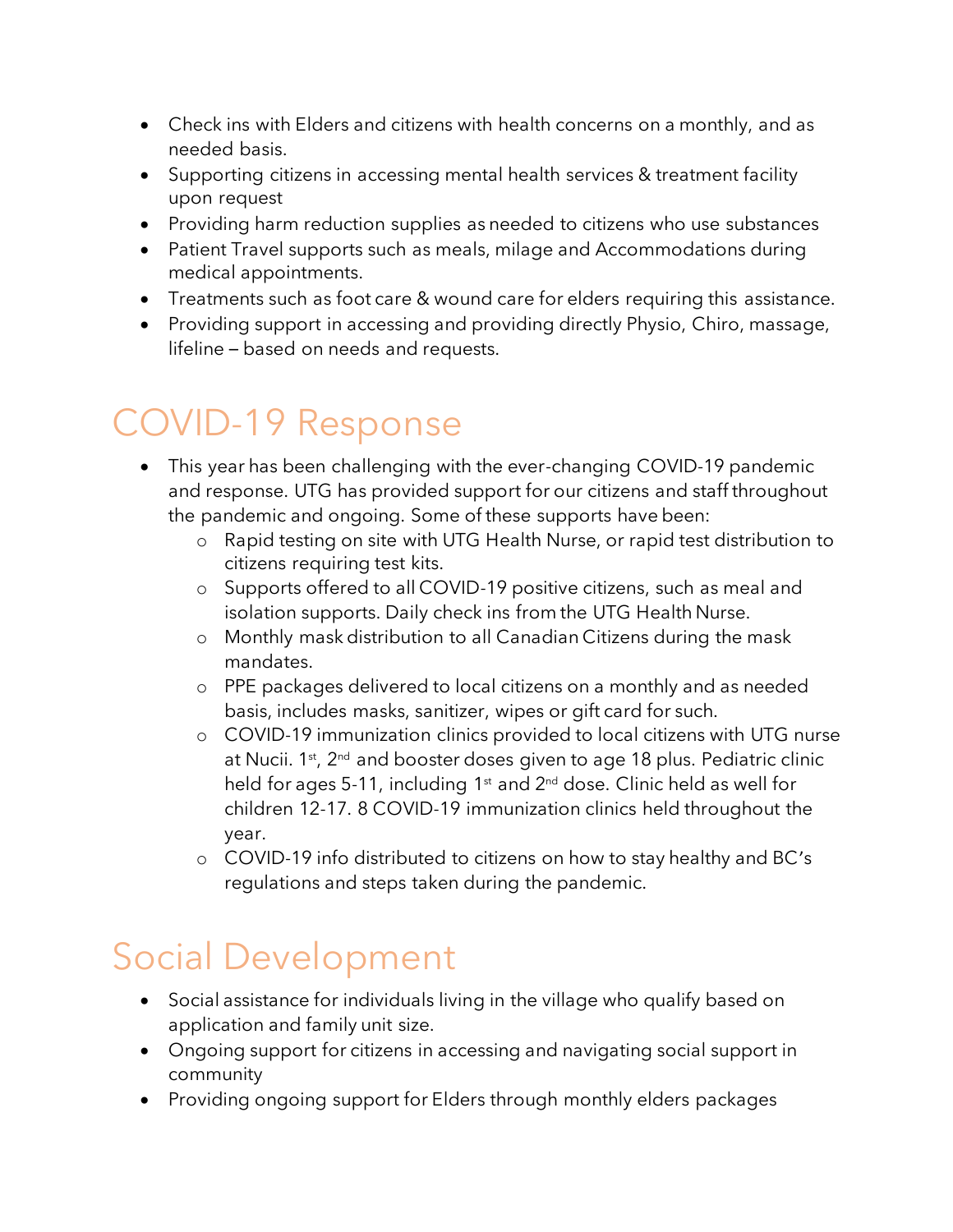# Housing

- Providing emergency temporary shelter for citizens in need
- Supporting citizens in housing applications
- Supporting citizens in accessing housing supports while in precarious situations or experiences of homelessness

# Child & Family Services & Prevention

- Ongoing support for families in working with Child Welfare organizations (eg. USMA).
- Assist and advocate for families and children in care
- With limits on gatherings due to COVID-19, there were only a few special events such as annual picnic and Winter wonderland

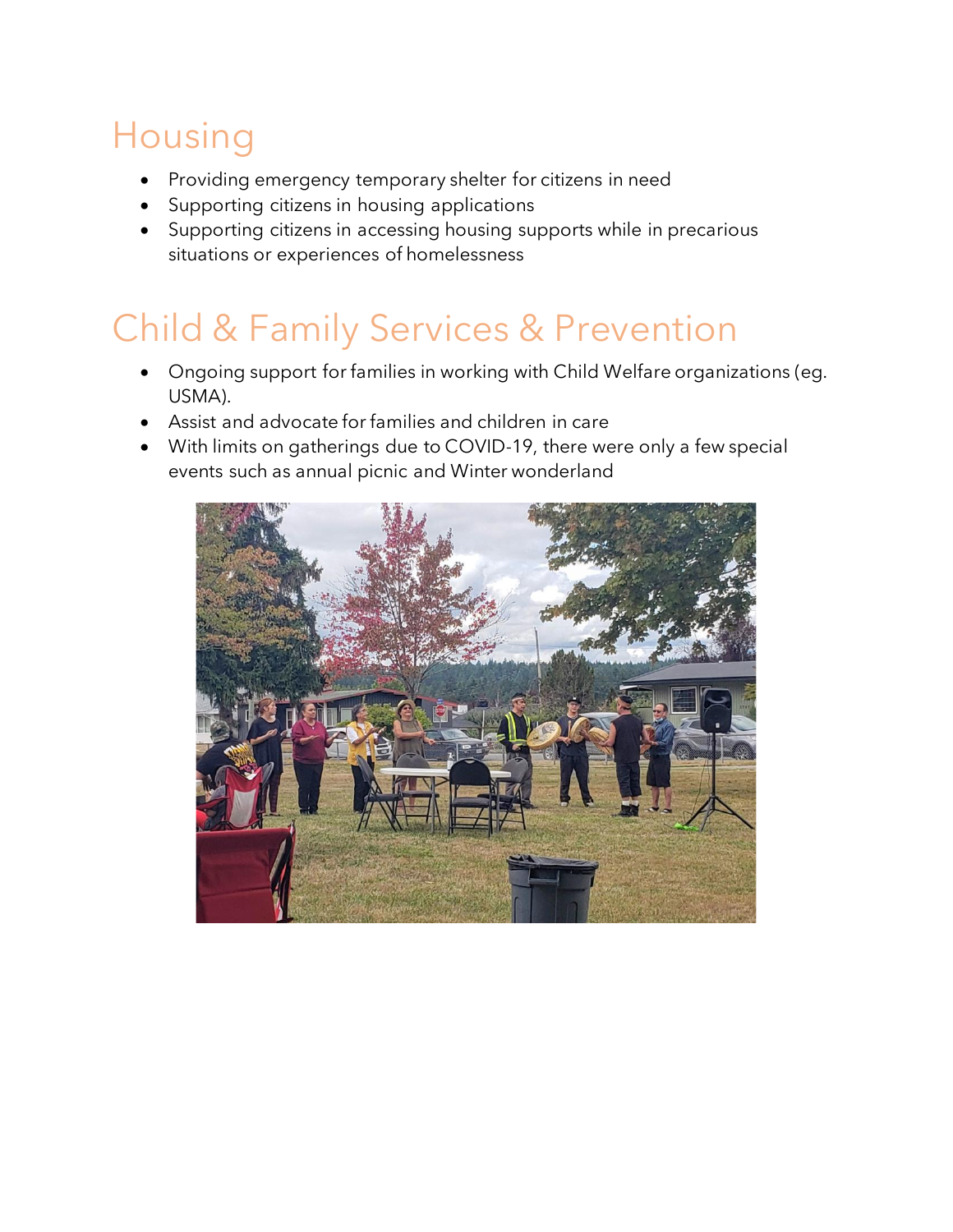• Providing spring break camp at Nucii for UTG children & youth



• Support requests for family recreational activities for UTG citizens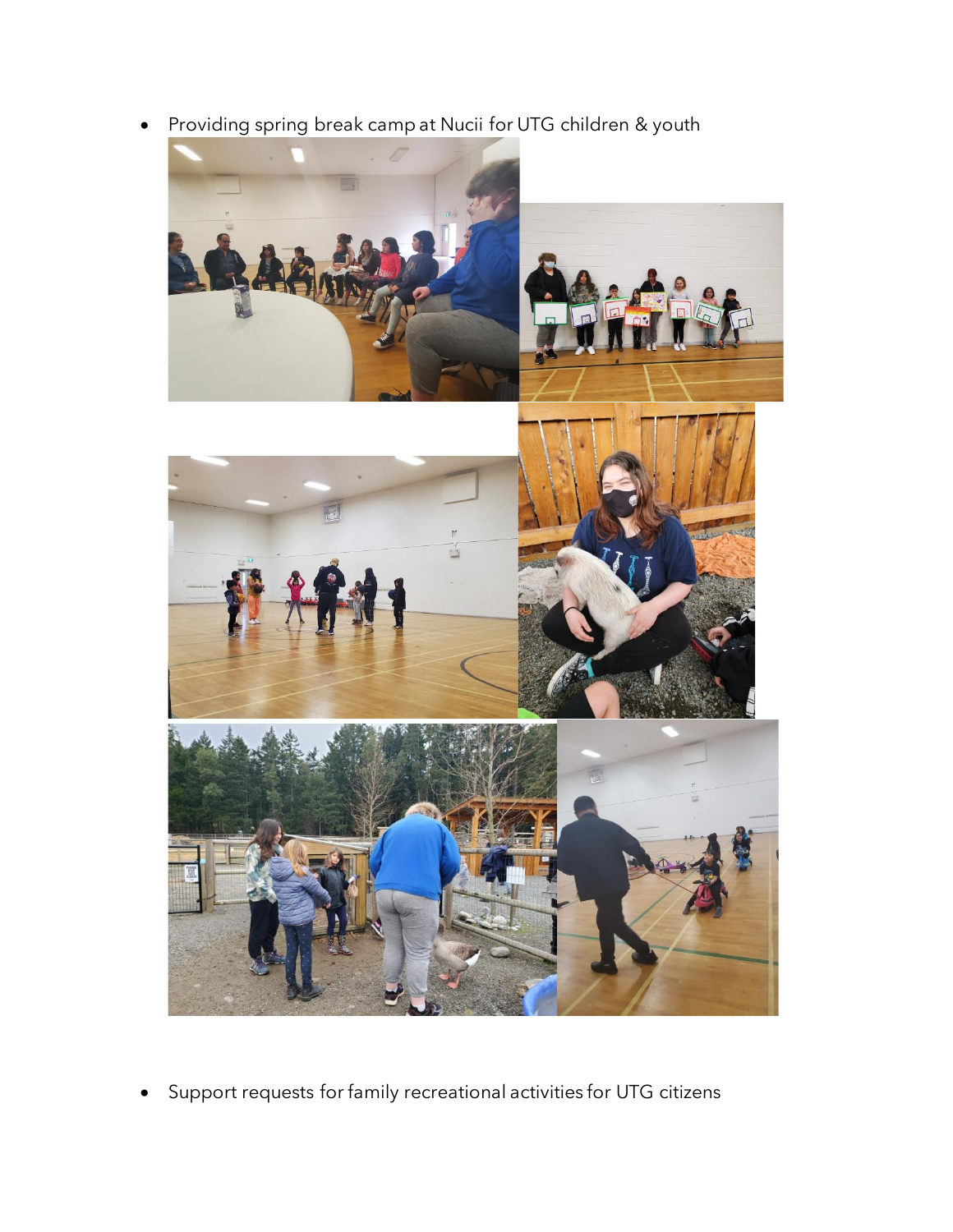• Day activities for school aged children, take home packages incl.

# Education & Skills Training Supports

- Supporting Post-secondary training requests including tuition and living allowance
- UTG staff identifying opportunities for citizens to participate in skills and educational training opportunities
- School allowance for children attending school, this is done monthly during school term.
- Providing support for books and materials needed for post-secondary training.
- Scholarships for citizens, based on application process with criteria needing to be met.
- Provided a new Tutoring program for UTG K-12 students offered ongoing online or in-person in Port Alberni.
- All UTG students provided a laptop and educational learning software

## Garden & Food Security



- Provided monthly food support to citizens through food hampers and food gift cards include recipes for balanced healthy eating
- Staff and citizens actively engaged in the community garden
- Provided workshops on food security, growing food, harvesting food, tea preparation, salve making